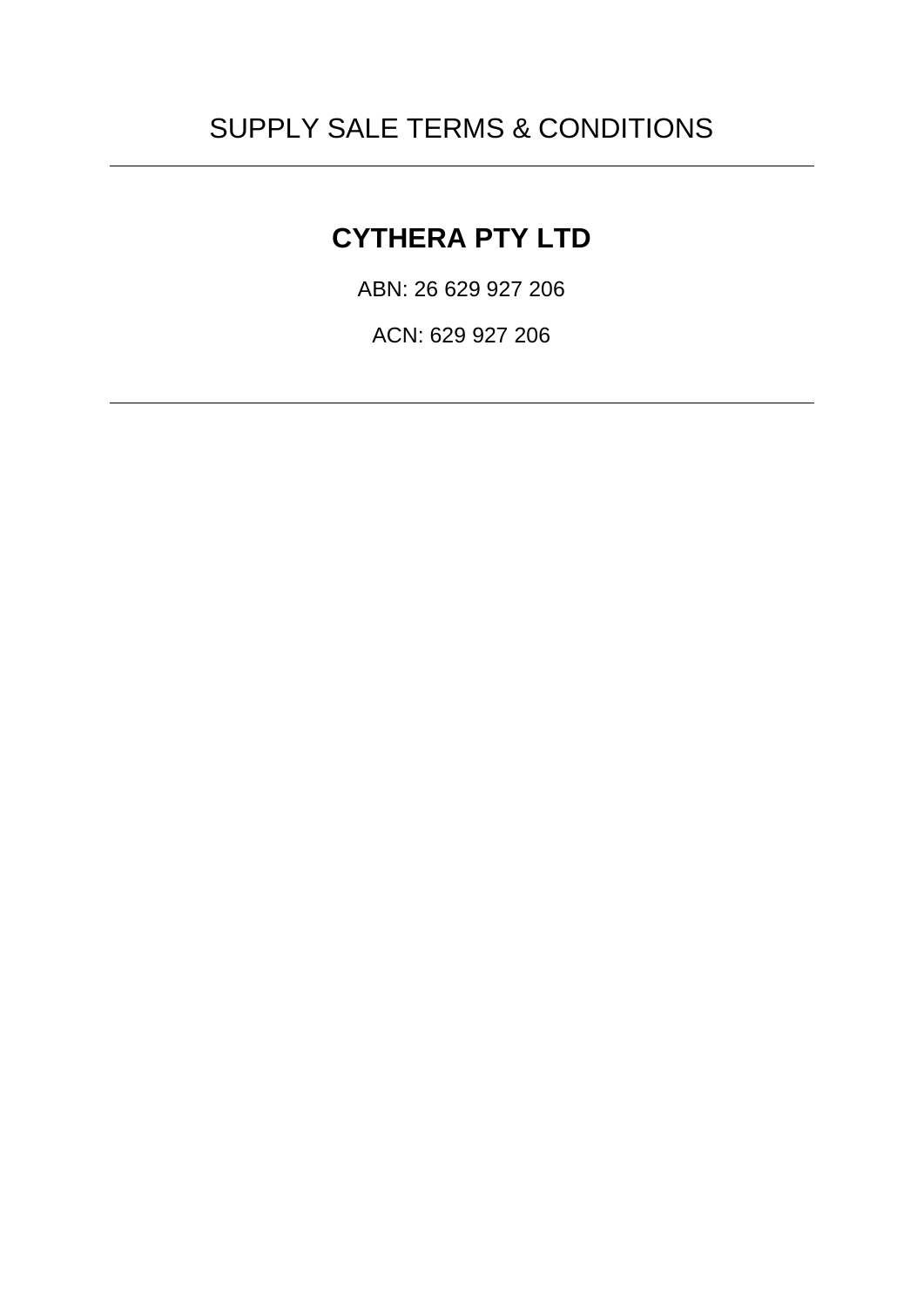- 1) TERMS OF SALE
	- 1.1) The Goods and all other products sold by Seller are sold on these terms and conditions, and to the extent not inconsistent, the terms and conditions of any purchase order provided by the Seller which is attached or referenced.
	- 1.2) These conditions (which shall only be waived in writing signed by the Seller) shall prevail over all conditions of the Buyer's order to the extent of any inconsistency.
- 2) SELLER'S QUOTATIONS
	- 2.1) Unless previously withdrawn, Seller's quotations are open for acceptance within the period stated in them or, when no period is so stated, within 14 days after its date. The Seller reserves the right to refuse any order based on this quotation within 7 days after the receipt of the purchase order.
- 3) PACKING
	- 3.1) The cost of any special packing and packing materials used in relation to the Goods are at the Buyer's expense notwithstanding that such cost may have been omitted from any quotation or purchase order.
- 4) DELIVERY
	- 4.1) The delivery times made known to the Buyer are estimates only and the Seller is not liable for late delivery. The Seller will notify the Buyer of any delay to the delivery times if it becomes aware of any such delay.
	- 4.2) The Seller is not liable for any loss, damage or delay occasioned to the Buyer or its customers arising from late delivery.
	- 4.3) The Seller may deliver the Goods to the Buyer in any number of instalments.
	- 4.4) If the Seller delivers any of the Goods by instalments, and any one of those instalments is defective for any reason:
		- a) it is not a repudiation of the contract of sale formed by these conditions; and
		- b) the defective instalment is a severable breach that gives rise only to a claim for compensation.
- 5) LOSS OR DAMAGE IN TRANSIT
	- 5.1) The Buyer must lodge a claim for compensation for any damaged Goods within seven (7) days of the date of receipt of the Goods.
		- a) The Buyer must provide the Seller with such assistance as may be necessary to press claims on carriers so long as the Buyer has notified the Seller in writing immediately after loss or damage is discovered on receipt of Goods.
- 6) GUARANTEE
	- 6.1) The Seller's liability for Goods manufactured by it is limited to making good any defects by repairing the defects or at the Seller's option by replacement so long as:
		- a) defects have arisen solely from faulty materials or workmanship;
		- b) the Goods have not received maltreatment, inattention or interference;
		- c) accessories of any kind used by the Buyer are manufactured by or approved by Seller;
		- d) the seals of any kind on the Goods remain unbroken; and
		- e) the defective parts are promptly returned free of cost to the Seller.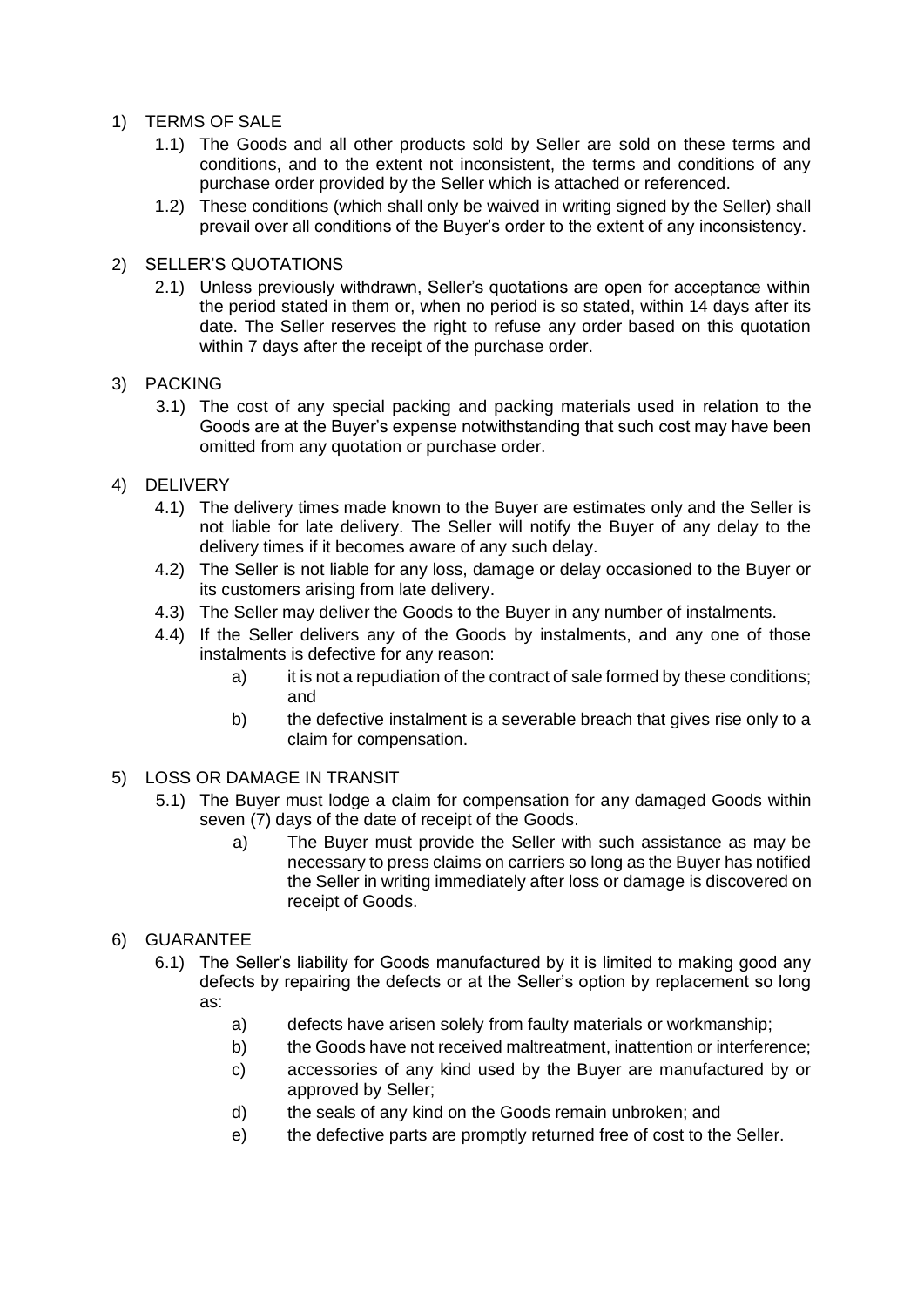- 6.2) If the Goods are not manufactured by the Seller the guarantee of the manufacturer of those Goods is accepted by the Buyer and is the only guarantee given to the Buyer in respect of the Goods. The Seller agrees to assign to the Buyer on request made by the Buyer the benefit of any warranty or entitlement to the Goods that the manufacturer has granted to the Seller under any contract or by implication or operation of law to the extent that the benefit of any warranty or entitlement is assignable. The Seller will organize for any warranty or other entitlement claim made by the Buyer to be proceeds by the relevant third party manufacturer.
- 6.3) The Seller is not liable for and the Buyer releases the Seller from any claims in respect of faulty or defective design of any Goods supplied unless such design has been wholly prepared by the Seller and the responsibility for any claim has been specifically accepted by the Seller in writing. In any event the Seller's liability under this paragraph is limited strictly to the replacement of defective parts in accordance with para 8(a) of these conditions.
- 6.4) Except as provided in these conditions, all express and implied warranties, guarantees and conditions under statute or general law as to merchantability, description, quality, suitability or fitness of the Goods for any purpose or as to design, assembly, installation, materials or workmanship or otherwise are expressly excluded. The Seller is not liable for physical or financial injury, loss or damage or for consequential loss or damage of any kind arising out of the supply, layout, assembly, installation or operation of the Goods or arising out of the Seller's negligence or in any way whatsoever.
- 7) THIRD PARTY CONDITIONS
	- 7.1) If the Seller is not the manufacturer of the product, the Buyer shall be bound by any third-party conditions imposed by the manufacturer of the product such as end-user license, use or support agreements. The Seller shall notify the Buyer of any such third party conditions know to it. Failure to notify the Buyer does not relieve the Buyer of any liability under this clause.
- 8) LIABILITY
	- 8.1) Nothing in these conditions shall be read or applied so as to exclude, restrict or modify or have the effect of excluding, restricting or modifying any condition, warranty, guarantee, right or remedy implied by law (including the Competition and Consumer Act 2010) and which by law cannot be excluded, restricted or modified.
	- 8.2) The Seller's liability for a breach of a consumer guarantee set out in Division 1 of Part 3-2 of the Competition and Consumer Act 2010 (other than sections 51, 52 and 53) is limited to in the case of Goods, any one or more of the following:
		- a) the replacement of the Goods or the supply of equivalent Goods:
		- b) the repair of the Goods;
		- c) the payment of the cost of replacing the Goods or of acquiring equivalent Goods;
		- d) the payment of the cost of having the Goods repaired; or
	- 8.3) The Seller's liability under Schedule 2 of the Competition and Consumer Act is expressly limited to a liability to pay to the Buyer an amount equal to:
		- a) the cost of replacing the Goods;
		- b) the cost of obtaining equivalent Goods; or
		- c) the cost of having the Goods repaired, whichever is the lowest amount.
- 9) PRICES
	- 9.1) Unless otherwise stated all prices quoted by the Seller are net, exclusive of Goods and Services Tax (GST).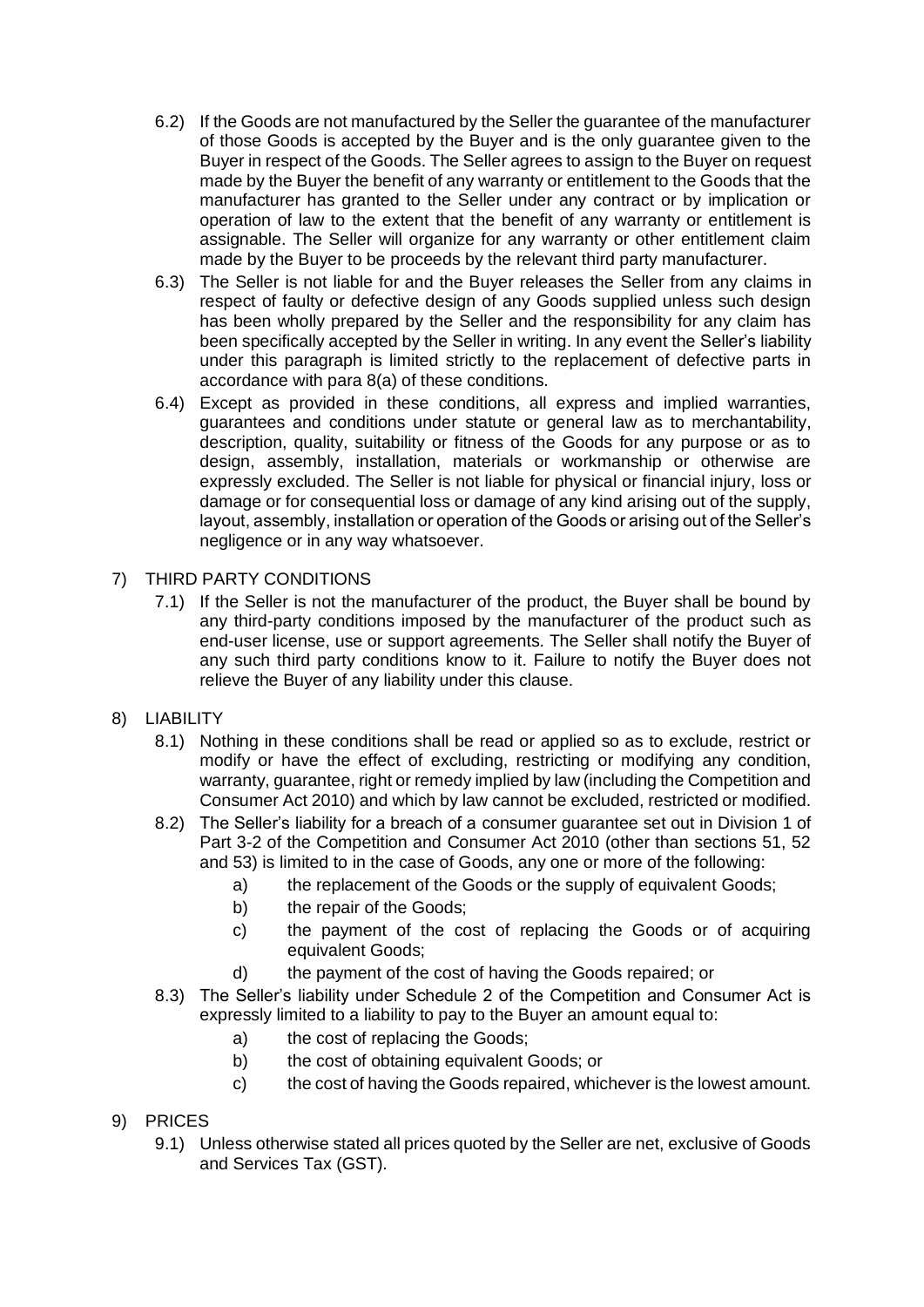## 10) PAYMENT

- 10.1) The purchase price in relation to Goods is payable net and payment of the price of the Goods plus GST must be made within a period stated on the invoice or, when no period is stated, not exceeding fourteen (14) days from the date of the invoice.
- 10.2) The Seller will issue an invoice after receiving confirmation from the Buyer that the quotation is acceptable.

## 11) RIGHTS IN RELATION TO GOODS

- 11.1) The Seller reserves the following rights in relation to the Goods until all accounts owed by the Buyer to the Seller are fully paid:
	- a) ownership of the Goods;
	- b) after prior written demand, to enter the Buyer's premises (or the premises of any associated company or agent where the Goods are located) without liability for trespass and retake possession of the Goods; and
	- c) to keep or resell any Goods repossessed pursuant to (2) above.
- 11.2) If the Goods are resold, or products manufactured using the Goods are sold, by the Buyer, the Buyer shall hold such part of the proceeds of any such sale as represents the invoice price of the Goods sold or used in the manufacture of the Goods sold in a separate identifiable account as the beneficial property of the Seller and shall pay such amount to the Seller upon request. Notwithstanding the provisions above the Seller shall be entitled to maintain an action against the Buyer for the purchase price and the risk of the Goods shall pass to the Buyer upon delivery.
- 11.3) Seller (or its third party suppliers) retain ownership and title to those items identified in the quotation, invoice or purchase order as 'leased'.

#### 12) BUYER'S PROPERTY

12.1) Any property of the Buyer under the Seller's possession, custody or control is completely at the Buyer's risk as regards loss or damage caused to the property or by it.

## 13) STORAGE

13.1) The Seller reserves the right to make a reasonable charge for storage if delivery instructions are not provided by the Buyer within a period not exceeding fourteen (14) days of a request by the Seller for such instructions. The parties agree that the Seller may charge for storage from the first day after the Seller requests the Buyer to provide delivery instructions.

## 14) RETURNED GOODS

- 14.1) The Seller is not under any duty to accept Goods returned by the Buyer and will do so only on terms to be agreed in writing in each individual case.
- 14.2) If the Seller agrees to accept returned Goods from the Buyer, the Buyer must return the Goods to the Seller at the Seller's place of business with all original packaging and materials.
- 14.3) If the Seller agrees to accept returned Goods from the Buyer, the Buyer must pay a restocking fee equivalent to 20% of the purchase price of the Goods except where the Goods are returned pursuant to Clause 8.

## 15) GOODS SOLD

15.1) All Goods to be supplied by the Seller to the Buyer: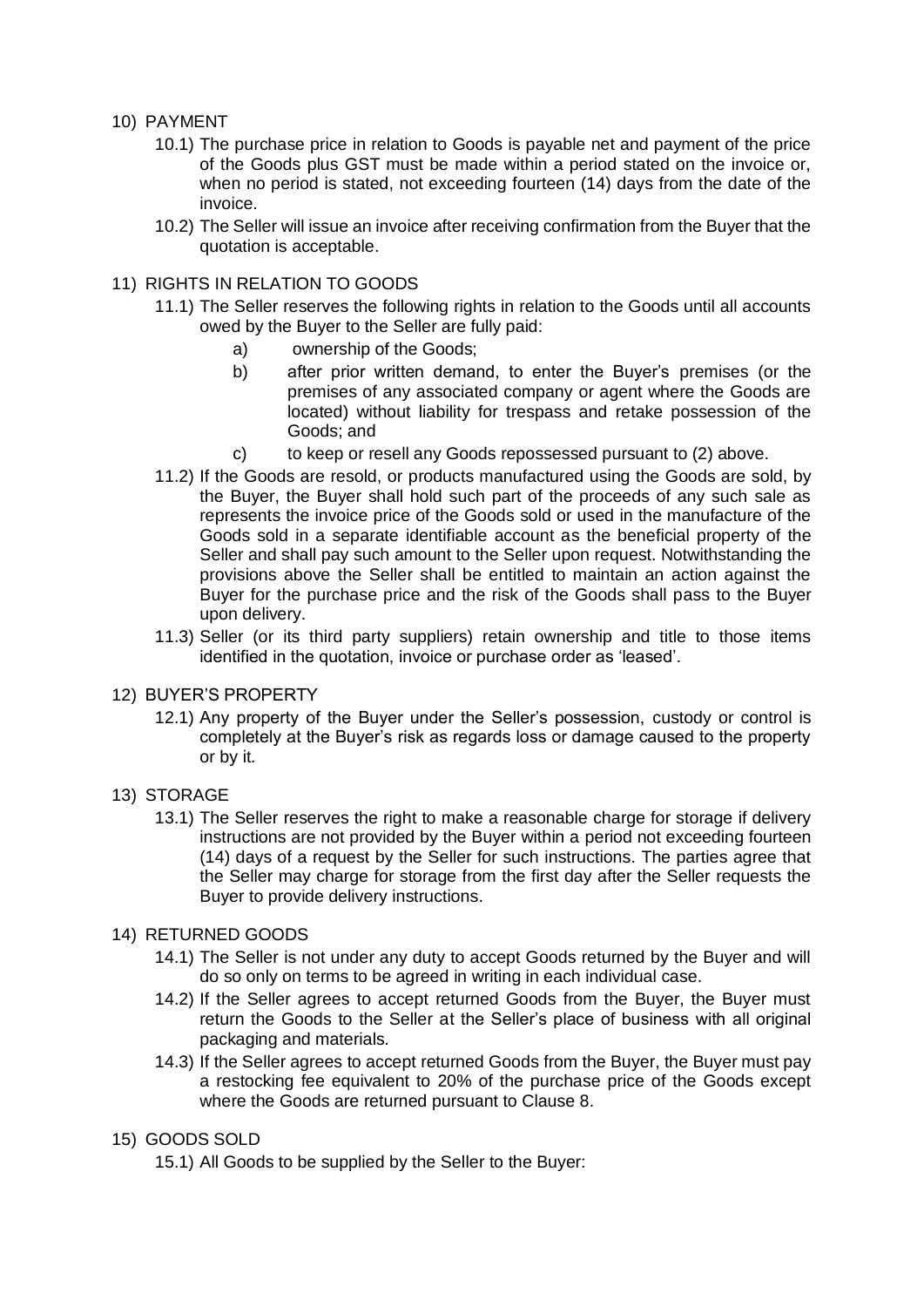- a) are as described on the purchase order agreed by the Seller and the Buyer and the description on such purchase order modified as so agreed prevails over all other descriptions including any specification or enquiry of the Buyer:
- b) are new and of merchantable quality;
- c) if applicable, all imported Goods have been cleared by Australian Customs for entry into Australia, and all customs and other duty has been paid by the Seller; and
- d) are fit for the purpose for which Goods of the same kind are commonly supplied and for any other purpose which the Buyer has made known to the Seller.
- 16) CANCELLATION
	- 16.1) No order may be cancelled except with consent in writing and on terms which will indemnify the Seller against all losses.
- 17) CONFIDENTIALITY
	- 17.1) Both parties acknowledge that information within this agreement is confidential and both parties agree that it will not, directly or indirectly, without the prior written consent of the other party, use, disclose, publish or permit the use, disclosure or publication of any information pertaining to this agreement
- 18) PLACE OF CONTRACT
	- 18.1) The contract for sale of the Goods is made in the state of Victoria.
	- 18.2) The parties submit all disputes arising between them to the non-exclusive jurisdiction of the courts of Victoria and any court competent to hear appeals from those courts of first instance.
- 19) INTERPRETATION 19.1 In these conditions:
	- 19.1) "Seller" means Cythera Pty Ltd which is the seller of the Goods.
	- 19.2) "Buyer" means a corporation or person which is the Buyer of the Goods.

\_\_\_\_\_\_\_\_\_\_\_\_\_\_\_\_\_\_\_\_\_\_\_\_\_\_\_\_\_\_\_\_\_\_\_ \_\_\_\_\_\_\_\_\_\_\_\_\_\_\_\_\_\_\_\_\_\_\_\_\_\_\_\_

19.3) "Goods" means the products, including all hardware and software components and associated integration and support services, as specified within the purchase order.

SIGNED BY AN AUTHORISED REPRESENTATIVE FOR [INSERT CLIENT **NAME] IN THE PRESENCE OF** 

Signature of authorized representative **Date** Date

*By executing this agreement the signatory warrants that the signatory is duly authorised to execute this agreement on behalf of* [INSERT CLIENT NAME]*.*